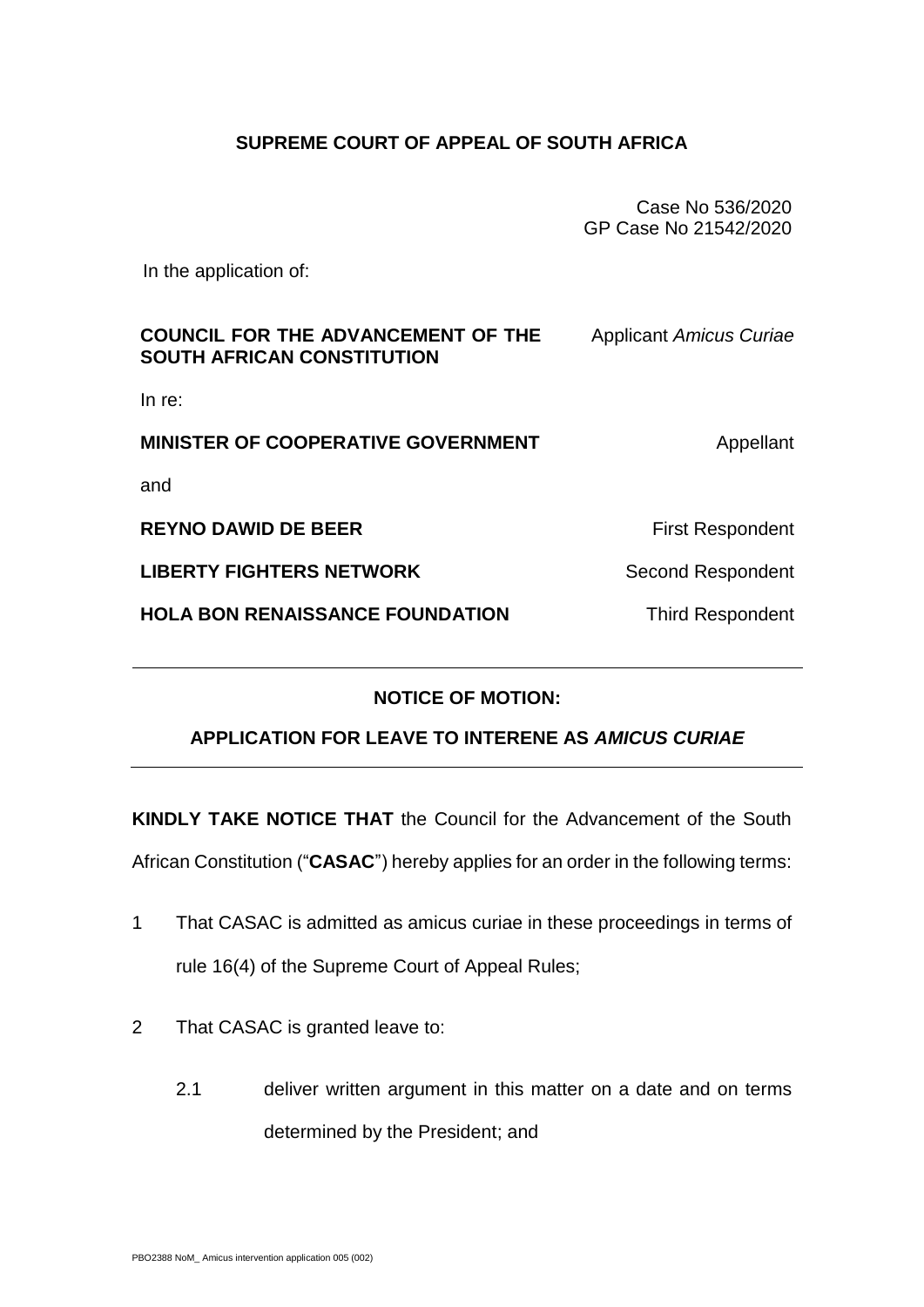- 2.2 present oral argument at the hearing of this matter.
- 3 Further and / or alternative relief.

**TAKE NOTICE FURTHER THAT** the affidavit of **PARMANANDA LAWSON NAIDOO** will be used in support of this application.

**TAKE NOTICE FURTHER THAT** the applicant has appointed as its attorneys **NORTON ROSE FULBRIGHT INC** c/o **LOVIUS BLOCK ATTORNEYS**, at the address set out below, where it will accept service of all notices, documents and other process connected with these proceedings. The applicant will accept electronic email service.

Signed at Cape Town on 20 October 2020.

Barthet

\_\_\_\_\_\_\_\_\_\_\_\_\_\_\_\_\_\_\_\_\_\_\_\_\_\_\_\_\_\_\_\_\_\_\_\_ **Norton Rose Fulbright South Africa Inc** Attorneys for Applicant 9<sup>th</sup> Floor, 117 on Strand, 117 Stand Street Cape Town 8001, South Africa Tel +27 21 405 1323 | Mob +27 81 700 3741 | Fax +27 21 405 5514 Our ref: Nicki van't Riet/**PBO2388** Email: [Nicki.vantriet@nortonrosefulbright.com](mailto:Nicki.vantriet@nortonrosefulbright.com) **C/O Lovius Block Attorneys** 31 1<sup>st</sup> Avenue, Westdene **Bloemfontein 9301** Tel: 051 430 3874 Ref: Email: [pdy@lvba.co.za](mailto:pdy@lvba.co.za)